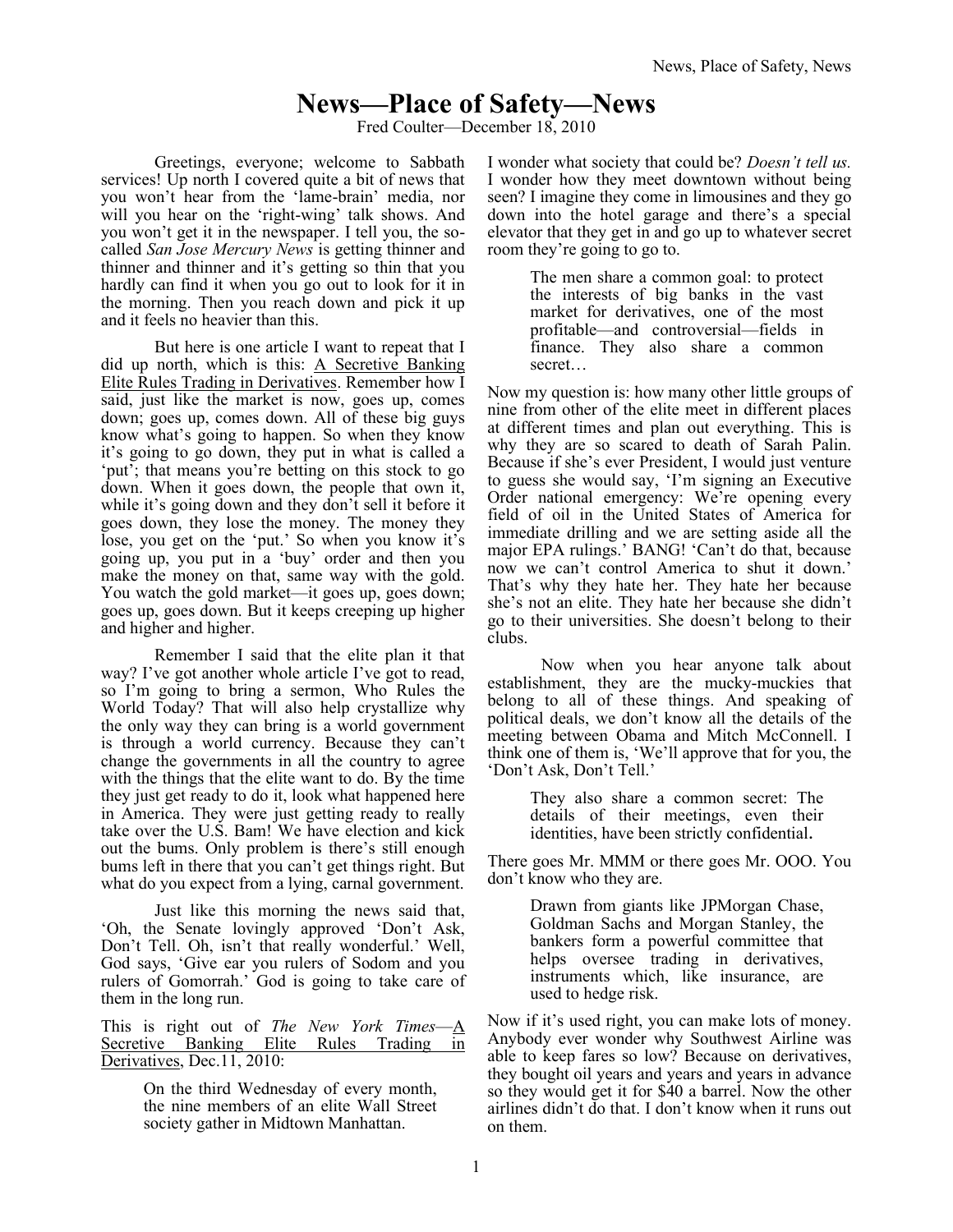In theory, this group exists to safeguard the integrity of the multitrillion-dollar market. In practice, it also defends the dominance of the big banks.

Now our little bank over here, San Benito Bank, it's a community of banks. They have banks here, Salinas, Santa Barbara, Fresno, a couple other banks. Well, they were getting down to a marginal area and the Forbes group put in \$500-million to buy shares in the bank. Though it's a little local bank right now, it's part of the big banking system. So a lot of things go on we don't know anything about.

> The banks in this group, which is affiliated with a new derivatives clearinghouse... [So they're coordinating everything.] ...have fought to block other banks from entering the market...

They don't want them to know. 'You can't come in and do this. If you want to have derivatives, you must buy from us.'

> ...and they are also trying to thwart efforts to make full information on prices and fees freely available.

Let's do everything honest and above board, open and transparent. That means *shut it all down so nobody knows anything.* Isn't that right?

> Banks' influence over this market, and over clearinghouses like the one this select group advises, has costly implications for businesses large and small, like Dan Singer's home heating-oil company in Westchester County, north of New York City. This fall, many of Mr. Singer's customers purchased fixed-rate plans to lock in winter [heating oil](http://topics.nytimes.com/top/reference/timestopics/subjects/h/heating_oil/index.html?inline=nyt-classifier) at around \$3 a gallon.

Now speaking of oil, back last August-September they said, 'Price of oil is going to vary between \$80- 90. Where has it been? Near \$80, \$85, \$89, \$87, \$86, \$82, right in there. And why is it that England now is facing a shortage of heating oil when they've got the North Sea oil? I wonder what British Petroleum is doing? England, of all places! Now back to this. And they bought that derivative:

> While that price was above the prevailing \$2.80 a gallon then...

So it was \$2.80 then, so they bought derivative at \$3. Has anybody tried buying some diesel? Diesel is comparable to heating oil. In fact, it's exactly the same. It's what? \$3.57 a gallon right now, which means, that if they locked it in at \$3, then this derivative becomes an insurance to them that anything above \$3 they have to pay, so the company does not have to buy it at over \$3. You understand that? So that's how a derivative works.

> But Mr. Singer wonders if his company, Robison Oil, should be getting a better deal. He uses derivatives like swaps and options to create his fixed plans. But he has no idea how much lower his prices and his customers' prices—could be...

*If* he could get in there and buy them direct himself. Because whenever you go through a broker, you're going to pay his markup. For example, gold has three prices:

- Retail—\$2100-2200 for your collectible coins an ounce
- Wholesale—\$1800 per collectible coin
- Buy Back—that is if you go to a dealer and you say, 'Okay, I need to sell these.' That's a buy back. You get \$1650.

So you have a \$550 spread between retail and buy back. So this is what this Mr. Singer was facing. He pays the premium plus the fee to get his derivative. Where if he could come to the window and buy it himself, he could get it for the same price that these elite banks have. They're controlling the market. That's how they control all of these things. That's how they control Washington, D.C. These are the international elite that run every government and giant corporation and bank in the world. All of these things have these three-tier prices.

> …he says, because banks don't disclose fees associated with the derivatives.

But when I was a loan broker, I had to put down there what my fee was. My fee was generally one point if you have good credit, one and a half points—if you don't have good credit, you get charged more. One and a half points if you had so-so credit and if you had lousy credit up to three points.

So it's just like Dolores and I saw the other night. They were talking about these pay-day loans. They have right up there: annual percentage rate 517%! And the mafia when they ran that, and I think the mafia still does. You think they would give up these pay-day loans? 'No, we're in business now, we wear suits. We have very small guns and we keep them hidden.' But if you didn't pay, they'd come break an arm, break a leg. You know what their interest rate was? 1,000%. And who do they get it from? Poor little people that can hardly make ends meet. So Singer continues to say:

> "At the end of the day, I don't know if I got a fair price, or what they're charging me."

They should have a full disclosure statement. All loans have a full disclosure statement with all fees,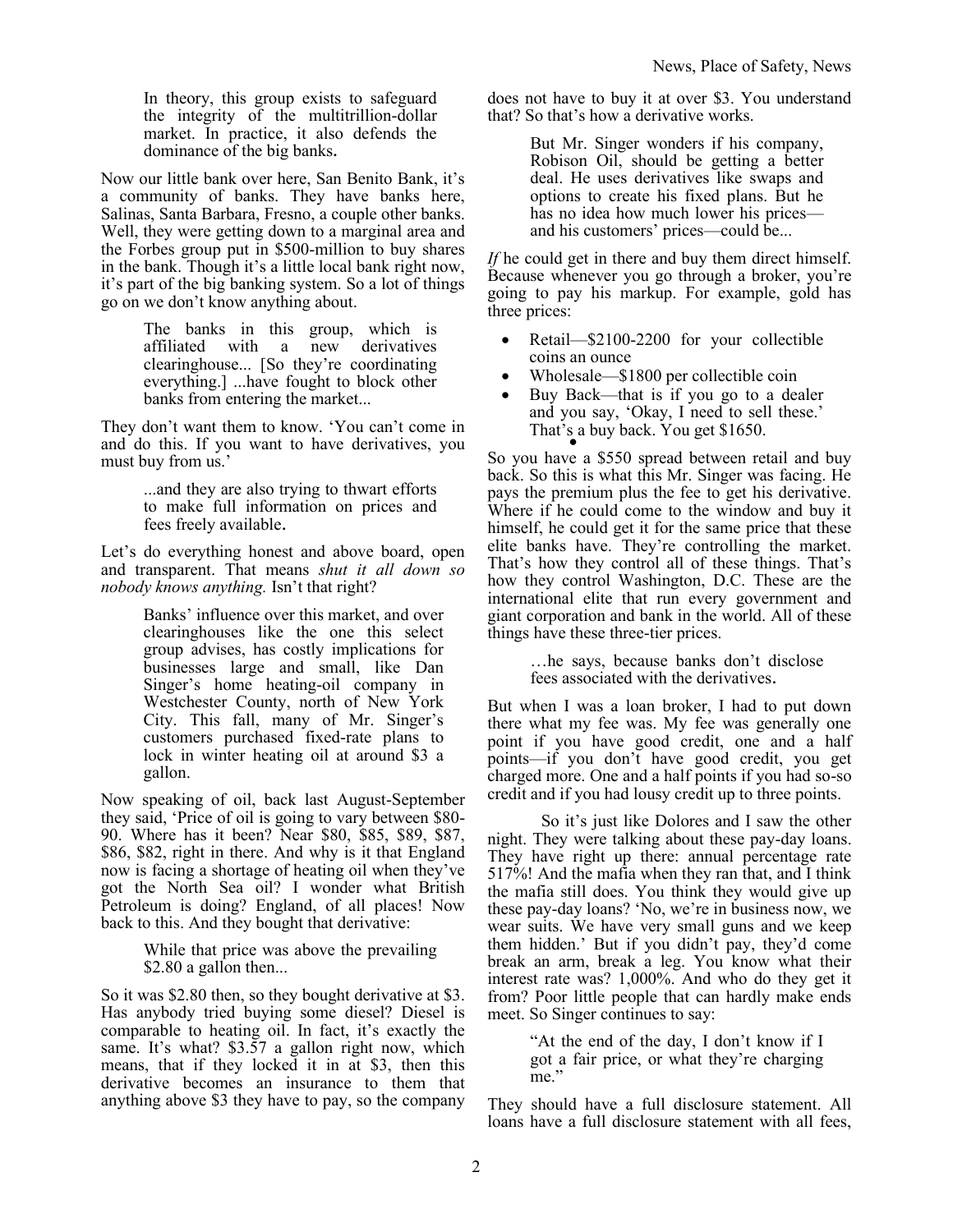appraisal, points for the broker, points for the lender, all of the title fees, the insurance fees, the impounds for taxes, and everything. By the time you get done you look at it and say, 'Oh, what does this mean!' Then they have a silly thing called an APR. An APR is an annual percentage rate. So what they do, they add in all of the things to go in with the price with the loan. So you get a 5% loan, but you APR is 5.87%. You think, 'How can my APR be 5.87 when I get a 5% loan? That because all the add-ons are included in that first year. So here's how derivatives work:

> Derivatives shift risk from one party to another, and they offer many benefits, like enabling Mr. Singer to sell his fixed plans without having to bear all the risk that oil prices could suddenly rise. Derivatives are also big business on Wall Street. Banks collect many billions of dollars annually in undisclosed fees associated with these instruments—an amount that almost certainly would be lower if there were more competition and transparent prices.

Huh! What do you know about that?

Just how much derivatives trading costs ordinary Americans is uncertain. The size and reach of this market has grown rapidly over the past two decades. Pension funds today use derivatives to hedge investments.

So they say, 'Okay, we're going to buy this stock, but we don't know how good it is, so we're going to buy a derivative, which is an insurance plan. So if the stock goes below a certain amount, then the derivative company has to pay us the difference between the prices.'

In 2008 when the financial market was going down, they were drawing the money out of the 401K's and out of the investment funds and they came running to the government and said, 'Oh, the whole thing is going to collapse!' No one asked the question who was selling. I mean, very simple. Who was selling to do this? 'But we need \$875-billion to rescue the whole world!' They didn't tell you what was it? *The Feds loaned \$3.6-trillion!*

So what you're going to see on the stock market is this. They're all talking up, 'Oh, it's going to be good next year.' Why? *Remember who owns all the original stocks and bonds*. The Depository Trust and Clearing Company (DTCC), which is owned by the Federal Reserve—worth \$33-trillion. These are assets, then, on which they can make loans. Who rescued Europe this time out of the thing that they had to do with Greece and with Ireland and soon coming Spain, and Portugal? *'Uncle Ben' at the Federal Reserve, loaned them \$600-billion!* You don't hear any of this on the news. Did you ever hear anything like this on the news? ABC, CBS, CNN, Fox? Maybe get a little on Fox, but you never get anything like this.

> Pension funds today use derivatives to hedge investments.

So they take the money that comes in that all the members to the pension fund have been contributing. 'What are we going to do with all this money?' *Well, we're going to invest it*. 'We've got to protect it, so we have to buy derivative in case something happens.' If something happens, all those derivative companies are going to go broke and they aren't going to be able to pay anything. The pension funds will be wiped out of all their investments and funds and nobody's going to have any pension at all.

Whenever you have a society based upon debt, which is deceit, and you can take these things and slice them and dice them and have all different kinds of things, as I explained with the mortgage securities last week. You're going to have things like this come up and when the pressure comes… Now, when they want to bring a world currency, they're going to collapse everything. BOOM! Everywhere in the world everybody is going to be affected, all at once, the same day. It's going to go around the world like dominos. You've seen how they set up dominos. They've even filled up whole rooms. You have the dominos go down the steps and up the steps. Then it comes to the end—'Oh, a world currency. What a wonderful solution.'

> But big banks influence the rules governing derivatives...

And I wonder how many lobbyists are there in Washington telling the senators and representatives, 'Now if you vote for this, we'll make sure that you have money for your re-election. If you don't vote for it, we don't know how we get money to support you.' Don't think that that doesn't go on.

> The banks' latest point of influence are clearinghouses like ICE Trust...

ICE Trust, I wonder what that is. Is that where the cold hard cash is—on ice?

> ...which holds the monthly meetings with the nine bankers in New York.

Friendly little group—isn't it? No wonder money flies away to money heaven, as we saw. *Yes, indeed!*

\*\*\*\*

Let's come back here and let's read Revelation 12:9. We really need to understand this today, because *this is just the way that it is*. This is why Christ has to return and the kingdom of God set up on earth. Revelation 12:9: "And the great dragon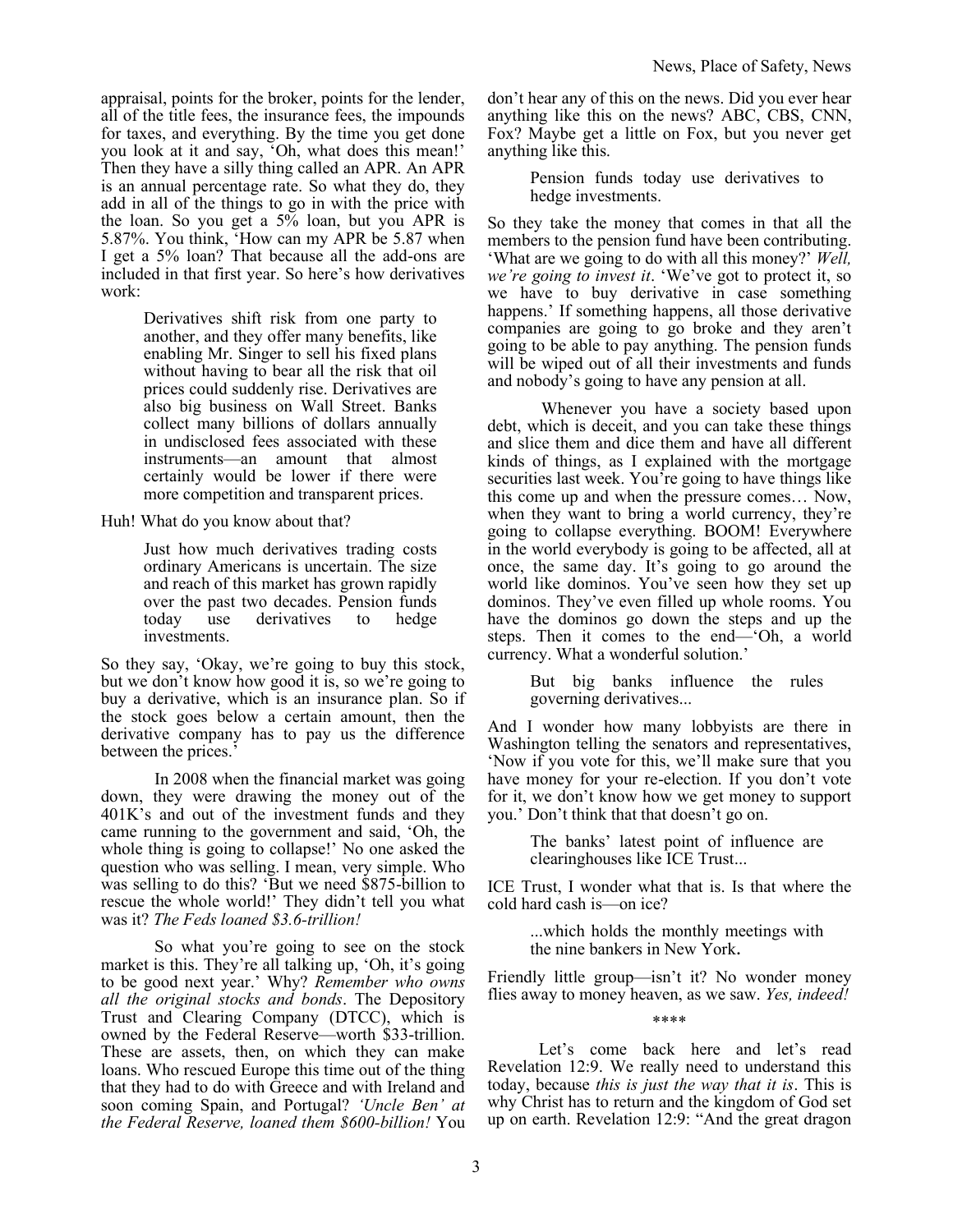was cast out, the ancient serpent... [It identifies who it is—right? Goes clear back to the Garden of Eden and before.] ...who is called... [it names him] ...the devil and Satan... [The devil means the one who is the chief of evil and Satan means the adversary of God.] ...who is... [this is present-tense active participle in the Greek] ...who is deceiving the whole world...'

A man sent me an email, I think I mentioned this once before, but this comes to mind and he says, 'How can you say that the book of Revelation is literal, when it's all written in symbolic language?' And I told him, 'Well, the way you know that it is real is when you understand the rest of the prophecies in *the rest* of the Bible, which then fills everything out so that it is no longer in symbolic language, but it's real.' It's very interesting. I'd like to do a little quick word study on that some time- the whole world—I wonder how many times that it says: the whole world, all the world, all the people, all nations—just in the book of Revelation.

"...he was cast down to the earth, and his angels were cast down with him…. [Here is what's important. This is the last time that he's cast down.] …And I heard a great voice in heaven say, 'Now has come the salvation and the power and the kingdom of our God, and the authority of HIs Christ because the accuser of our brethren has been cast down, who accuses them day and night before our God'" (vs 9- 10).

This is just before the Kingdom of God is set up on the earth. This is the thing that precedes the beginning of the Great Tribulation by how many ever days we don't know. What is the thing that signals the great tribulation to start? What did Jesus say? Matt. 24, when you see the 'abomination of desolation stand in the Holy place...' Then John added, 'Who reads, let him understand.' Then you read down, talks about how difficult it's going to be, and so forth, and don't have your flight in the winter, and so forth, and He says, '*Then* there shall be great tribulation, such as was not since the beginning of the world.' So when that *abomination of desolation* goes into the temple, that's when the Tribulation begins. This casting down of Satan must precede it by some space of time.

Verse 12: "'Therefore, rejoice you heavens and those who dwell in them. Woe to those who inhabit the earth and the sea! For the Devil has come down to you, having great wrath *because* he knows that he has *only* a short time…. [How long is a short time? *It doesn't tell us*. But can we venture a reasonable estimation? *Yes, we can* from the rest of the contents here.]: …And when the dragon saw that he was cast down to the earth, he persecuted the woman who had brought forth the man *child.*" *That's the Church!*

Now we're going to see there are two parts to the Church. The whole Church gets persecuted, but not all of them are martyred. What's one important thing that Jesus promised concerning His Church? Matt. 16, He said to Peter, not build the Church on Peter, but He said, 'On this Rock,' referring to Himself. Who's the one called 'the Rock' all the way through the Bible? *God!* Do a word search in Psa. about *the Rock*. And 1-Cor. 11:4 says that Rock was Christ.

There are going to be those who are martyred. A lot of people think that they're going to go to a *place of safety*, but it's not going to be many. The only reason they're going to a *place of safety* is because Jesus said, after He said, 'I will build My Church,' He said, 'And the gates of the grave shall *not* prevail against it.'

So that means if there's a martyrdom and today they're going to find them everywhere. Whoever is a Christian, they're going to find you. They're going to know who you are. And they'll have their cell phones and say, 'There's one of them right there.' They're developing a whole cell phone network with the Department of Homeland Security. Did you know that? In addition to all the snitch lines that they have now—right? And you don't have to give your identity. So you're hauled into court and you're convicted—who is your accuser? Because you see, this whole system is becoming more and more totalitarian, and it's becoming more and more void of laws and protection because we're living in a lawless society.

Now here's what happens, v 17: "Then the dragon was furious with the woman and went to make war with the rest of her seed, who keep the commandments of God and have the testimony of Jesus Christ." If you're going to make war against the church, you're going to kill them. That's why the fifth seal in Rev. 6 is the martyrdom of the saints. They're going to get every single one, except those that God takes to a place of safety. It's not a rapture going to heaven. The Protestants have it wrong, because they say if you die your soul goes to heaven and they really don't believe in a resurrection. Have you ever heard a Catholic priest talk about the resurrection after he said, well, their soul is heaven already? *Kind of hard to do!* Where are you—here, there, are you a body, are you dust, are you decayed. Hello, maybe you're in purgatory.

All the way through the Bible there is the resurrection. I've got to give some sermons on the fraud of what is called the 'rapture.' I think I only have one or two sermons on it, called the *Ruptured Rapture.* But that's about it. But millions of people believe it. They think that when the rapture comes, they're going to be taken away. Cars will crash into each other, buses will stop, airlines will crash. All of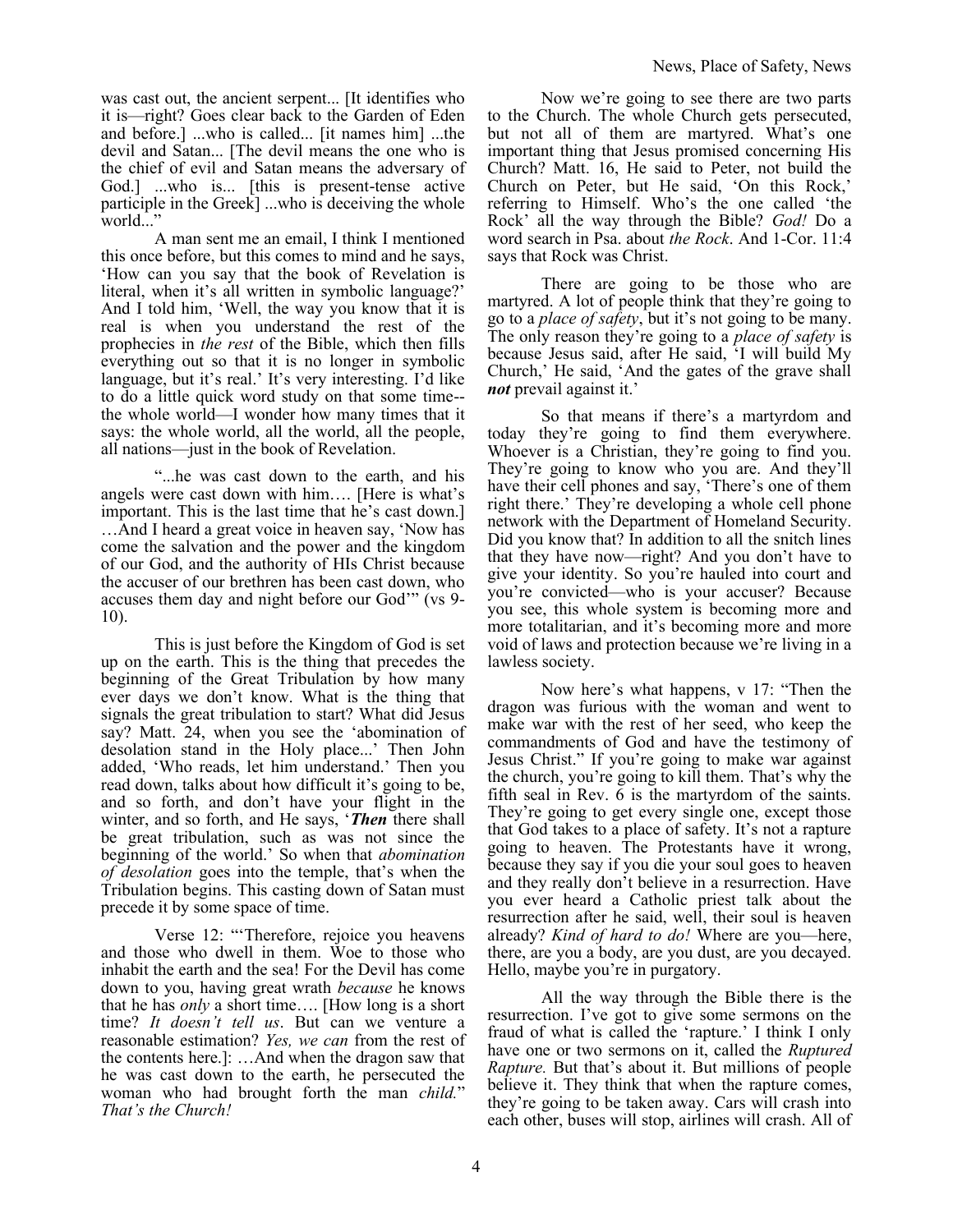those other people who are spirited off to 'meet Christ in the air,' and that's because they don't understand a thing about the resurrection. That's why. I'm going to tell it very straight the way it is. God holds all those ministers responsible for all of their lies. And that's why they can't understand the Bible. That's why they have to make up stupid doctrines, because they don't obey God, so they don't understand it. *It's that simple!* But they sit up there in their uniforms and stiff collars and hats, perfume, their boyfriends are sitting in the front row over there, giving pronouncements of all kinds of things.

Verse 14: "And two wings of a great eagle were given to the woman, so that she might fly to her place in the wilderness..." Now it doesn't say airlines! Even one minister of God went to Jordan to try and buy Petra, and try and get discount tickets for all the member in his church to fly to Jordan so they could go to Petra. But if and when they got to Petra they'd have to ride jackasses all the way to Petra. For all of us nice softies here in western civilization, how long do you think you're going to last on the back of a jackass? *You're not*—right? *You're not!*

I should go to Luke 17 to show who's going to go. How are they going to be taken? There will be some who will escape. It tells us in this parable that it's going to cut across all aspects of life. Luke 17:20: "Now when the Pharisees demanded *of Him*  when the Kingdom of God would come, He answered them and said, 'The Kingdom of God does not come with observation.'"

That is, you aren't going to see it by looking for it. When the heavens roll back as a scroll, that's a warning it's on its way. You're not going to find the Kingdom of God by looking and they were looking for the Messiah and there He was standing right in front of them. But since He didn't join their political group and their religious group, they didn't accept Him. It's like anything else. If you're going to be a Christian and if you're going to follow Christ, you're not going to fit into this world. How are we to live in the world but not be of the world. There will come a time. You can be nice and friendly and happy, all of that, and superficial people will think you're a nice guy.

I went into the bank and the teller there, her nails were all, you know, they pay big bucks to get their nails all fixed up. And I said, 'Oh, you've got your nails all fixed up. *Yeah, I got all these fixed up for Christmas.* I said, 'Really. You're going to do a lot of things during Christmas, and things?' *Oh, yes!* I said, 'Well, I can't handle it. There are just too many lies with it.' *Oh,* she says, *I love Christmas.* That's just the way it is in the world. Now if she knew that I preached that Christmas is against God, she wouldn't even talk to me or look at me.

Likewise with the Pharisees; they didn't recognize Jesus, though they knew that He should be here.

Verse 21: "Neither shall they say, "Behold, it is here!" Or, "Behold, it is there!"'" And as Christ said in Matt. 24, someone's going to say, 'Oh, it's in the desert.' And 'I read a book, Oh, yes, the Messiah's out here in the desert in the Arab country.' Really? How's Christ going to come from heaven if He's out in the Arabian desert? And 'if you know this guy, he'll take you out there and you can secretly meet him.' Or 'Behold, He's in a secret chamber and we've got Him locked up over here.' Christ, being a Spirit being could walk through walls, so how you going to keep Him in a secret chamber, huh?

He tells them exactly: "'For behold, the kingdom of God is *standing* in the midst of you'" (v 21). Now the *King James* reads, 'The Kingdom of God is *within* you.' That's why people say, 'The Kingdom of God is in my heart.' That's how people come up with these silly things. Why was the Kingdom of God standing there among them? Because Christ was the kingdom of God on earth when He was here, the future King.

"Then He said to the disciples, '*The* days will come when you shall desire to see one of the days of the Son of man, and shall not see *it*. And they shall say to you, "Look here," or, "Look there." Do not go, neither follow *them*…. [Here is how Christ is going to return. Here's how He's going to show the sign of the Son of man that He is getting ready to return.] …For as the light of day... [What is the light of day? *The sun!*] ...whose light shines from *one end* under heaven to the *other end* under heaven... [It does it every day—doesn't it? *Yes!*] ...so also shall the Son of man be in His day'" (vs 22-24). Now then, it projects way forward to His day. That's why we need the book of Revelation to tell us when that will be, specifically Rev. 6:12.

Verse 25: "'But first it is necessary *for* Him to suffer many things and to be rejected by this generation. Now as it was in the days of Noah, so also shall it be in the days of the Son of man. They were eating, they were drinking, they were marrying, they were being given in marriage, until the day that Noah went into the ark, and the Flood came and destroyed *them* all'" (vs 25-27).

And remember, it sat there for seven days after they got in. I wonder how many people out there jeering and say, 'Oh, look at this nut. He built this big boat out here, sitting on dry land and he says it's going to rain and flood the world.' Wonder if they're up there banging on the sides of the ark. Then on the seventh day it started to rain. Then the fountains of the deep broke up and there's water gushing up out of the earth, and the window of heaven were opened. Then they said, 'Oh, oh, it's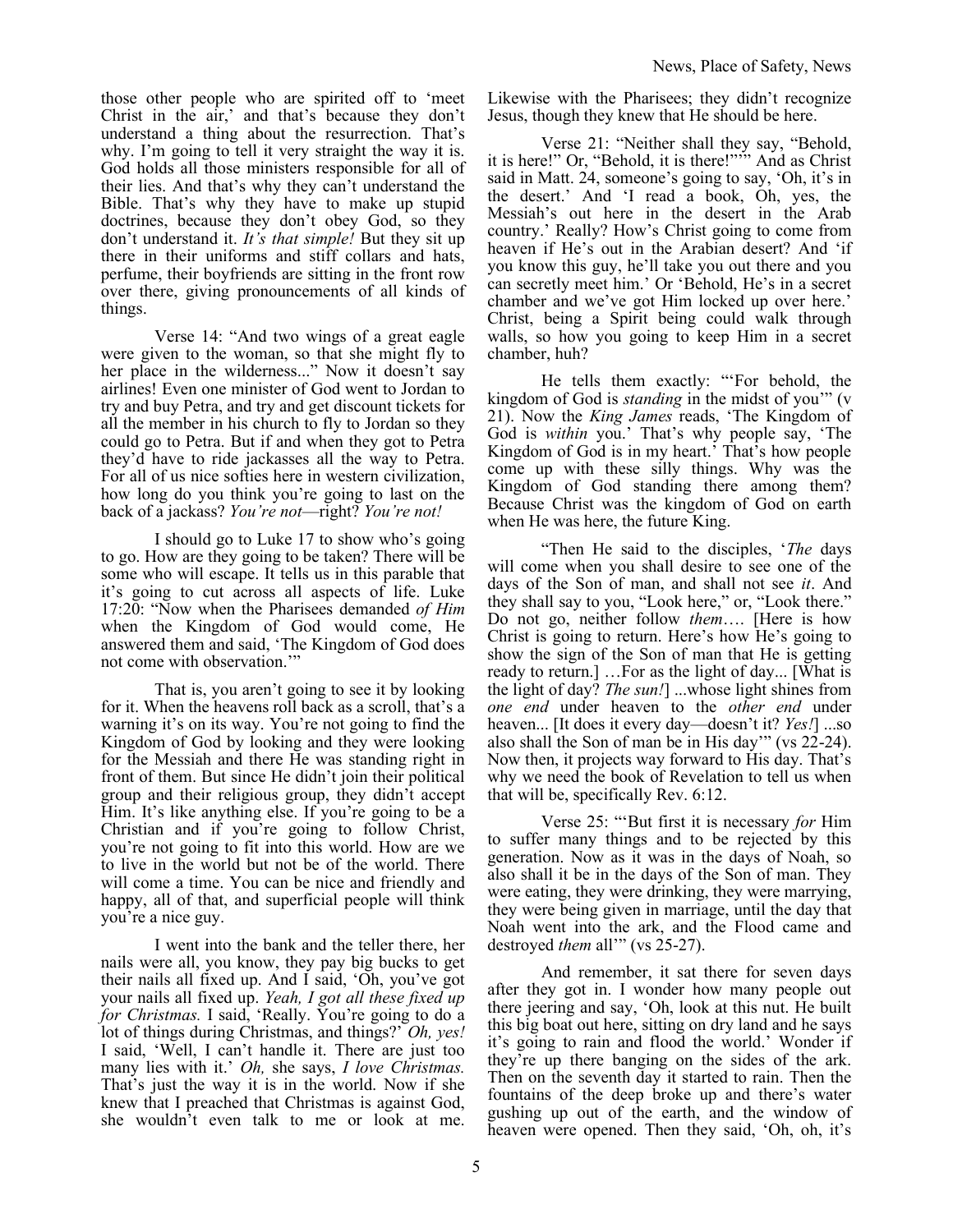raining. Let's head for high ground.' Won't help you, because the water covered it fifteen cubits above—fifteen cubits above is like twenty-two and a half feet—all the mountains. That's why you can go to the highest mountain—what do you find? *Evidence of a flood!* Everywhere on earth, yet all the scientists say, 'Oh, there's no evidence of a flood.' Are they blinded or what?

Verse 28: "And it was the same way in the days of Lot: they were eating, they were drinking, they were buying, they were selling, they were planting, they were building." They didn't know it was going to happen. When the two angels came in there all the scouts at the gate said, 'Hey, look at this, new men. We've never seen them. You come into Sodom, you have to be initiated into our sexual activities.' So they came to Lot's house. They were banging on the door and banging on the door to get them.

The angels finally struck them blind. And Lot, he said, 'Oh, take my daughters.' Now how'd you like to be one of Lot's daughters and have your father say that? 'Daddy, what did you say?' Finally, the two angels disguised themselves and went out and saw everything that was going on in the streets. You can probably see that if you go up to San Francisco and go into Haight Ashbury and see everything that is there. So you know, are we living in the days of Sodom and Gomorrah? *Yes, we are!*  Are we eating, are we drinking, are we buying, are we selling, are planting, are we building? *Yes, indeed*, we are, everywhere.

Verse 29: "'But on the day that Lot went out from Sodom, it rained fire and sulphur from heaven and destroyed *them* all.'" They have found in the Dead Sea area where Sodom and Gomorrah were. Just in that particular area below the Dead Sea on the ground are balls of sulphur, high-grade sulphur, that if you put it in a teaspoon and light it, it would burn and melt right through that teaspoon. 'Well, we don't know where the city of Sodom is.' *Find the sulphur!*

"This *is* how it shall be in the day *that* the Son of man is revealed.... [Meaning it's going to come BANG! All of a sudden!—'when the heavens roll back as a scroll.' It said here, 'that you will desire to see one of the days of the Son of man.' Now then He picks it up here in another way to look at it. Because when the Tribulation begins, it's going to begin just as suddenly—isn't it?] ...In that day, let not the one who is on the housetop, and his goods in the house, come down to take them away... [this is if you're living in Jerusalem] ...and likewise, let not the one who is in the field return to the things behind. **Remember Lot's wife**" (vs 30-32). This is a key.

- How did Lot and his two daughters and his wife get out of Sodom? *The angels took them!*
- How are those going to a *place of safety with the wings of a great eagle*?
- There are angels that look like eagles—are there not?

Then he gives this, v 33: "Whoever shall seek to save his life shall lose it; and whoever shall lose *his life*... [That is for Christ's sake.] ...shall preserve it. I tell you in that night...'" (vs 33-34).

I want you to notice carefully three things in a row here. I want you to think about the earth; look at a globe. Always, if you were right above the North Pole and look down on the earth, half would in light and half would in darkness all the time right? As we're speaking right here, it is dark. It is night over in the Middle East.

### (go to the next track)

"'I tell you in that night there shall be two in one bed... [Now the *King James* says, 'Two men in one bed.' But it just says two in the Greek.] ...one shall be taken... [By whom? *An angel!*] ...and the other shall be left. Two *women* shall be grinding together... [Now you don't grind grain at night—do you? When do they normally grind grain? *Early in morning while it's cool!*] ...one shall be taken, and the other shall be left" (vs 34-35). This is where they get 'the rapture.' But it is taken to that place of safety (Rev. 12).

"Two men shall be in the field; one shall be taken, and the other shall be left"  $(v 36)$ . This shows daytime—right? When do you work in the field? *From sunrise to sunset*—correct? So what does this do? *This pictures the whole earth, night, morning, and day!* So in that day when it comes time to go to a place of safety, those who will go, who's going to make the decision to who is going to go? *God will and will send the angel to take them!* That's why Satan is furious and goes out and starts the martyrdom against those who are left.

Verse 37: "And they answered, saying to Him, 'Where, Lord?'... [He didn't tell them where did He?] ...And He said to them, 'Where the body *is*, there will the eagles be gathered together.'" Isn't it interesting, the wings of a great eagle.

There is a great nesting area for eagles and vultures right in the area of Petra. Does that say that's the place? *No!* There's also places like that in Africa. Let's not get excited about where it is. And one person said, 'Well, if it isn't there, how are we going to know where it is?' The answer is very simple: *If you don't know where it is and you get there, when you arrive you'll know where you are. If you know where you're supposed to go and you*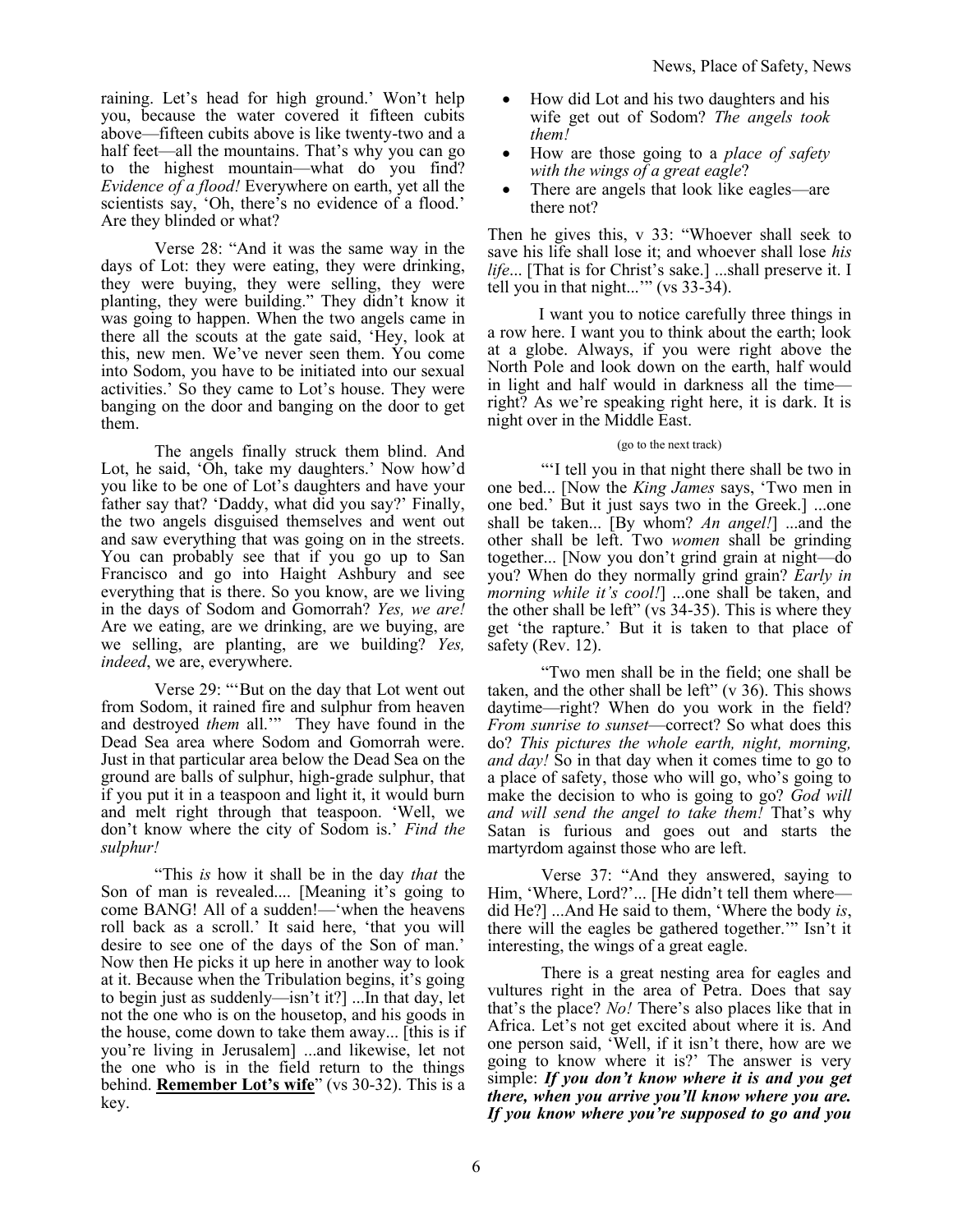#### *don't get there—sorry, buddy, the knowledge didn't do you any good.*

Revelation 12:14: "And two wings of a great eagle were given to the woman, so that she might fly to her place in the wilderness... [That doesn't tell us where it is, does it? *No, it doesn't!*] ...where she is nourished *for* a time, and times, and half a time, from *the* face of the serpent."

What do we have? *We have a timeframe! Time* is a year; *times* is two years. So how many is that? *One plus two is three*—and then a half. How long is the Tribulation period? *Three and a half years*. So we have three and a half years as a timeframe to look at. We have the persecution that starts. How long will that be? *Sometime before the beginning of the three and a half years*—right? Leading up to the time that being taken to a place of safety will take place.

Verse 15: "And the serpent cast water out of his mouth as a river, so that he might cause her to be carried away by the flood. But the earth helped the woman, and the earth opened its mouth, and swallowed up the river that the dragon had cast out of his mouth. Then the dragon was furious with the woman and went to make war with the rest of her seed..." (vs 15-17). Now the *King James* says 'remnant' and *that's not true*.

Remnant in English means the *small remaining bit*, like on a bolt of cloth. You get a whole bolt of cloth and then you take it down and take it down and pretty soon you just have the spool or the board that it's wrapped around and there's just a little bit left and that's called a *remnant*. But it means *the rest,* because it's very likely that the greater number are the ones who are going to be martyred.

Notice their behavior, v 17: "...went to make war with the rest of her seed, who keep the commandments of God... [Now is this the end time or not in this prophecy? *Yes!* Does this show that there will be people keeping the commandments of God? *Yes!*] ...and have the testimony of Jesus Christ." That is under the Gospel the way that it should be understood. *Yes!*

This shows how Satan is deceiving the whole world and I've got another whole article that I need to read to show that the international elite have been working at developing a one-world government for a long, long time. They will be frustrated in every one of their endeavors. We'll close this section here and then take a break with this.

#### \*\*\*\*

Remember last year when they had the global warming thing in Copenhagen, Denmark? And you know they talked about world governance

and I saw the picture of it, this great auditorium and all these super-elite. I can just imagine the atmosphere. They were there to set the framework for a world government through global warming. About four or five months before that, God flipped the switch on the sun. The earth was warming, because of sunspots. They had a record high number of sunspots. Sun spot activity run in cycles of eleven years. When there are sun spots the temperature of the whole solar system goes up. They actually because of the things they had in Mars—saw that the temperature on Mars went up the same number of degrees that it went up on the earth. That's because of all the people and pollution and cars and everything up on Mars. You know that—don't you?

So God just flipped the switch, said, 'Okay, guys, I'm going to do a number on you.' And He did. So they met in Copenhagen, Denmark, in December. Three days before the meeting came the worst storm in decades and they had three feet of snow in Copenhagen, Denmark. This year they said, 'We're going to get away from that cold.' They don't want to get caught with all their lies concerning global warming. 'So we're going to Cancun, Mexico, where it's nice and warm.' So guess what happened this year when they were down in Cancun? *Record historical low temperatures!* So God is saying to the global warming idiots, 'Wake up, folks, I'm up here! You can't control anything, and wherever you go I'm going to flip the switch on you.'

Now I want to cover something here in an article, Drones in the Hunt for Al-Qaeda written by attorney Jonathan Emord, author of *Rise of Tyranny* and *Global Censorship of Health Information*.

We are now reaching a point that the technology is coming in where—I have another article here showing this—for mouse embryos in Spain they are tattooing barcodes right on them. So the thing with the invisible tattoo for the *mark of the beast* looks like more and more reality. God is not going to have that come until just right before the Tribulation begins.

Here's something that can be very disturbing. It reminds me of this little story about the first airliner that people would go on that had no pilot. Everything was going really, really smooth; everyone was happy. They rode all the rough weather and all of that sort of thing, and as it was landing, just to assure everyone, they buckled their seat belts and everything, and the announcement on coming out from where the pilot should have been said, 'Thank you everyone for flying. We are landing now and there is nothing to worry about, nothing to worry about, nothing to worry about. Everything is just fine.'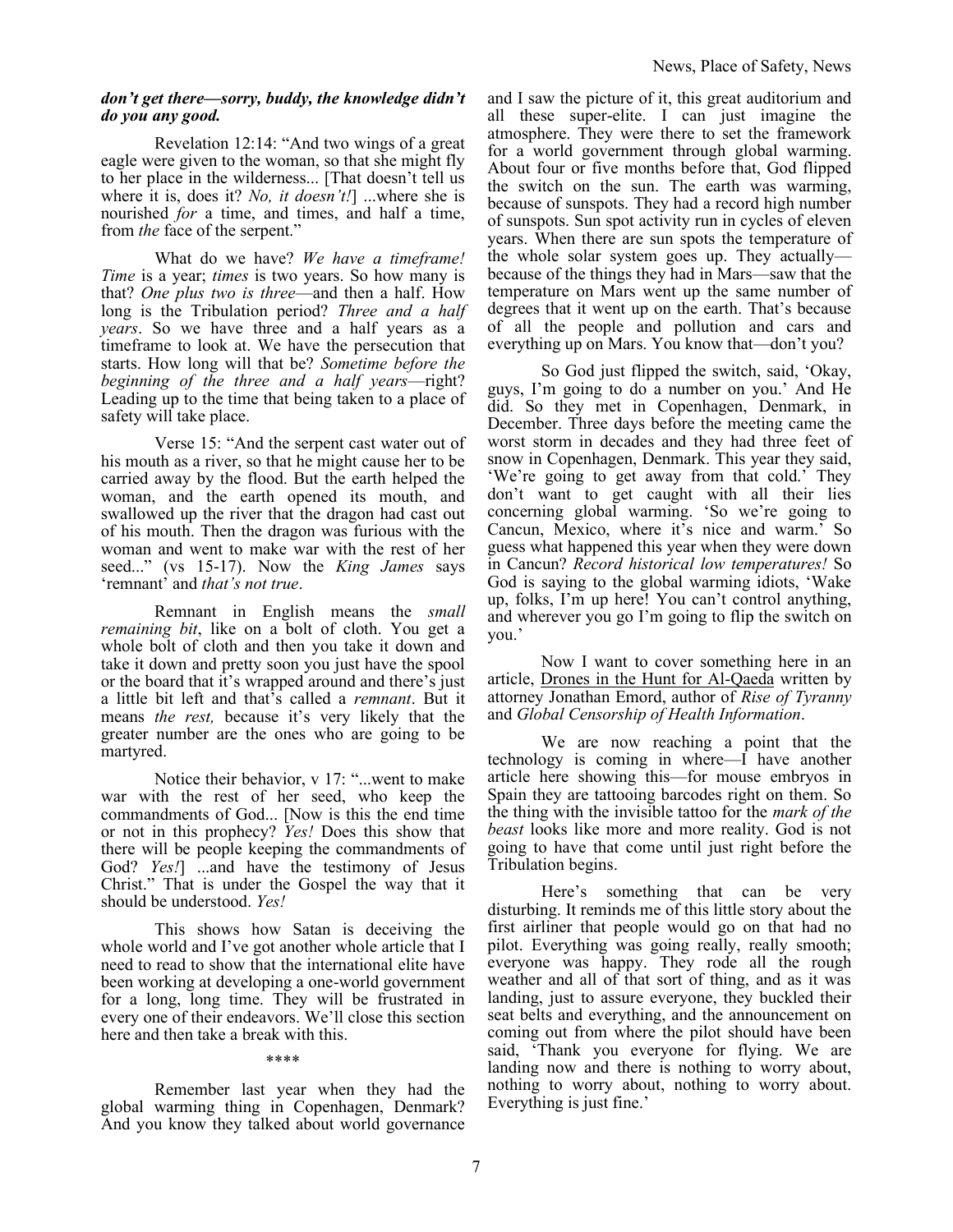You talk about United States government budget. The elite will not take down the United States until they have figured alternative funding, because there are what are called 'black items' on the budget. Now the 'black items' on the budget are those things which are not declared. This is how they were able to develop the stealth. And the government deliberately put out things about UFO's so that they would not discover the stealth planes that we were developing. They weren't unveiled until the first Iraq War. Remember, they went in with those stealth planes and just took everything out from Iraq. The radar couldn't catch them, even those big flying wings, what are they, the B-1 bomber? You can't track them. Now here's what they've been doing.

> Drones in the Hunt for Al-Qaeda (by Jonathan Emord—(newswithviews.com):

The CIA and the United States Air Force are investing billions to increase the number and improve the technological capabilities of hundreds of Predator and Reaper drones, unmanned aerial vehicles (UAVs) flying in the skies of Afghanistan and Pakistan. Operated for take-off and landing from in-theater bases.

That means bases right in Afghanistan.

Pilot station at Langley, Virginia, at the CIA and Indian Springs in Nevada operate the drones around the clock...

Flying around, up so high you can't hear them. Have you ever been out and you've heard even a big jet flying by and you look. 'I hear it, but where is it?' *You can't find it!* Or a small plane that's flying overhead, you can hear it, but you can't locate it. I remember when I was in Korea we had one exercise as to how the Piper Cubs can come down and almost stop in mid air and you can pick up a message package or give one to them. They come in and it's so quiet and they get down and come down to this point right here and here we're standing and all of a sudden here it is, grab the bag, takes right off. So these stealth planes are something. They get up there 30,000 feet. They have cameras that can virtually take your fingerprint shots at 30,000 feet.

> ...to operate the drones around the clock in search for terrorist Taliban and other enemies of the United States.

Why don't they do that over the border and tell everyone if you're crossing the border a drone is going to take you out? POOF! Illegal immigration would cease instantly—wouldn't it? *Without a doubt!* They have the ability to do that.

Now they could use these, and if they gave the warning to Mexico and saying, 'Okay, we have drones up here and anyone who crosses—man, woman, or child, they're going to be ZAPPED! no more! The immigration problem would stop, but there's corruption south of the border and north of the border. The ones, the super elite at the top, we know from Vietnam and the Golden Triangle, because they were bringing drugs into America on U.S. Air Force transport planes. So the super-elite get everything. They get it! That's why if anyone thinks that an election can change this country, they don't have a clue as to what's going on. Now we had an election, they may change a little. They'll let people change it for a little bit. They'll give it a little more time and they go back and change it back the way it was.

So they could do it, but these drones operate around the clock in search of terrorists, Taliban, and other enemies of the United States. Have you read about the Department of Homeland Security? Who are some of the ones they consider potential terrorists or even terrorists?

- Those who believe in the return of Christ
- Those who believe that the Bible is the Word of God
- Those who believe that the super-elite are taking over the world

Fly a little drone over here; they know where you are. And if not, then they have their cell phone brigade out here to tell anybody anywhere you are.

> UAVs permit constant eye-in-the-sky observation of terrorists, largely invisible presence, and rapid kill capabilities.

So over here in Nevada or Virginia the man can be there watching all of this go on and he's sitting there with his screen and he gets the order to take them out. He presses a button, the message goes to the UAV—BAM! Down comes whatever ammunition that they have. It kills them. It disintegrates them. There's nothing left with them. They're there.

> UAVs are part of a major change in battlefield operations now underway as American forces become leaner, more agile, and far more ubiquitous in trouble zones; depend on far fewer Americans in theater; and permit dogged pursuit of the enemy until it is eliminated.

You wait, they will get an agreement with Yemen and they will go in and zap them with drones. Now they're going to have to give a lot of money to the Yemen government, because just like anything else. 'Well, we know they're here, but we don't know what we could do. Well, what would it take for us to help you with your economy so that you would cooperate with us? And after all, they're killing your people, too, and we could help get rid of them. We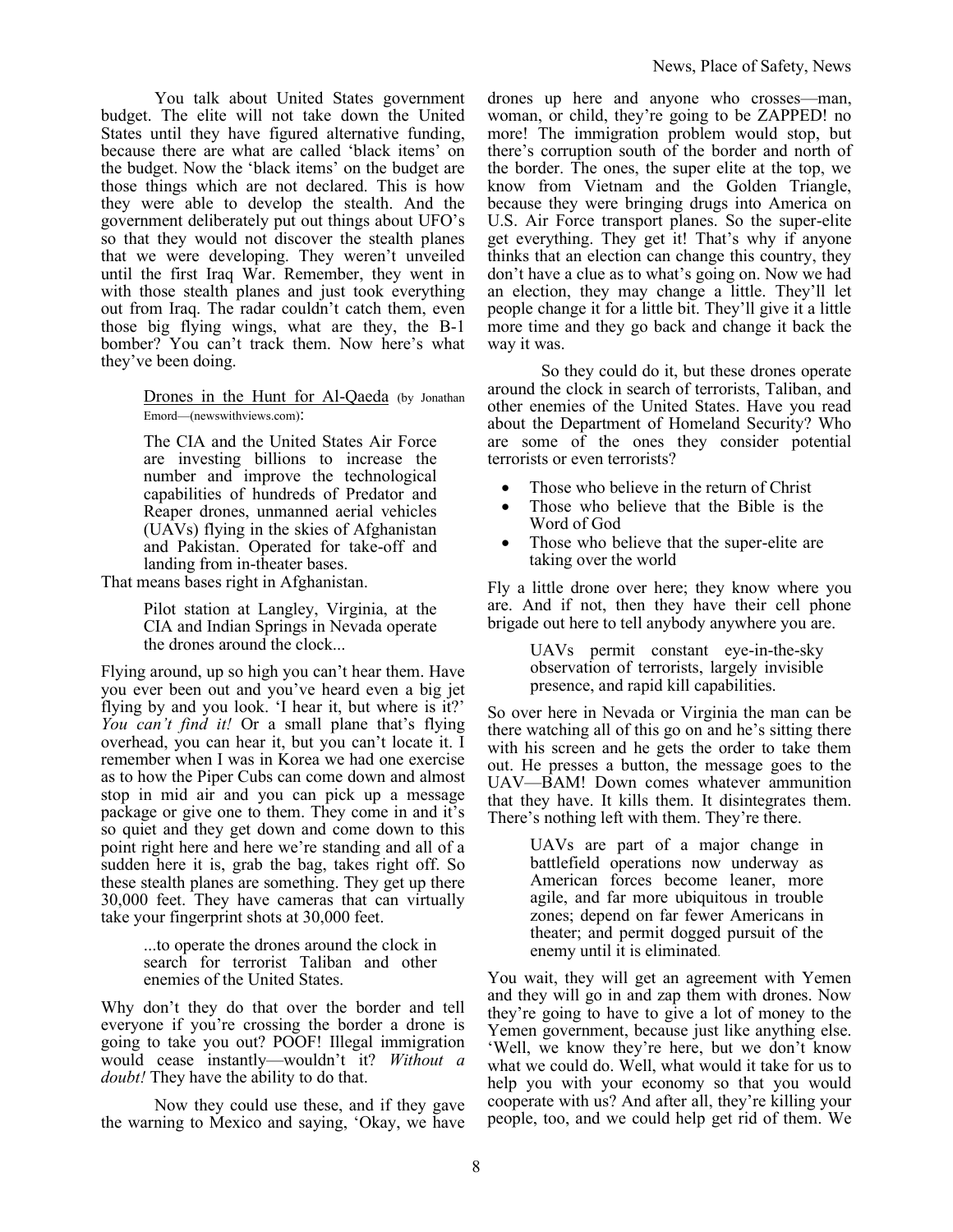could just take them out with the drones. You don't have to worry about your army. You don't have to worry about the police, we'll just take them out.' And if they're in a cave, they could have one of those weapons come down, a seeing-eye weapon, and go right into the cave.

> Drones already crowd the skies over the northeastern border region between Afghanistan and Pakistan where Al-Qaeda leaders are believed camped. The military and intelligence communities are fast at work trying to expand the visual camera field.

In other words, get more data, more coverage.

They are working to gather more data despite being overwhelmed already by the data drones retrieve. A single day of drone operations creates enough data to fill every CD and DVD ever created.

Know where you are. What does it say there of *the beast*? *No one can make war with him!* Not even terrorist war anymore. Can you imagine if all of this is accomplished on Obama's watch? Oh, bragging rights!

> Approximately nineteen specialists must work to evaluate intelligence derived from just one drone. The military and intelligence communities aim to develop software that will sift through the mountains of data for usable intelligence at a much faster rate. Unmanned, camouflaged robotic artillery of different sizes and capabilities...

They will have those all automated, too. Just rot into the battlefield, cover all the terrain, be all right there. At least it'll cut down on the IED things that blow up the jeeps and the trucks.

> ...and will be far more integrated with air and remote operations. For example, in addition to cameras capable of drawing near images of potential targets on the ground in a much larger swath than is now common, drones will employ more sophisticated eavesdropping equipment.

Now you can't even whisper and they can pick it up. Did you know that there are a lot of things available that you can order on a catalog that you can get that it advertised, 'Listen to what your neighbors are saying down the street.' *Yes, indeed!* I mean, you can't even have a decent family fight anymore without the whole neighborhood knowing it.

> ...will communicate select data from multiple air and land drones to remote pilots instantaneously, and will permit coordinated attacks by several drones in

the air and on the land against single targets.

Everybody's sitting in front of a computer screen. Remember one of the first games that came out for kids to play, after Pac Man? Remember Pac Man? Jonathan remembers. We used to go to Chucky Cheese and there was the Pac Man thing. You and David used to have contest who could eat up the most Pac Man things. Later on then, it was you had to fight the invaders from outer space—right? Now, here we have the same thing. The invaders from outer space are up there and they can get you. You think you're quiet; they have eavesdropping equipment:

> ...and be guided into underground hideouts to detonate weapons calculated to destroy or entomb the enemy without risking a single American life.

And they're 30-40,000 feet in the air.

How many remember what happened in Iran? They have a cave, a big built-out cave where they have those people who run the atomic program over there in Iran. They have their top scientists down there. One day there was a big explosion down in there and no one knows how it happened. *One of these bombs, right down!* Did they know where it was? *Yes!* The CIA know what to do? *Yes!* Could it be that they tested out one of their weapons? Who did it? *No Israeli planes, no American planes.* How did it happen? How could the Iranians be so sloppy as to blow up the main center where their main nuclear scientists are working down in this protective cave? *No one can make war against the beast*—huh? Just think when all of this technology is given to a world government. Well, it virtually is, because the super-elite control it, but we don't know it. Later it will be they control it and we know it. Isn't that something?

> That truly horrific prospect will soon exist for those who would kill Americans. The new world of military robotics is defining a way for the United States to seek out and destroy terrorist targets whenever they appear and wherever they are in the world. As the technology continues to become more sophisticated and operates unceasingly, terrorists will face their worst nightmare.

All we're doing is helping them go to Allah. It's like one terrorist blew himself up and he got up there and whoever the equivalent of St. Peter is up there, the Muslim standing there with the sword. And he gets up there and says, 'Where are my 72 virgins?' And he said, 'Sorry, son, we just ran out.' *Yeah, but I blew myself up so I could be here.* Well, you should